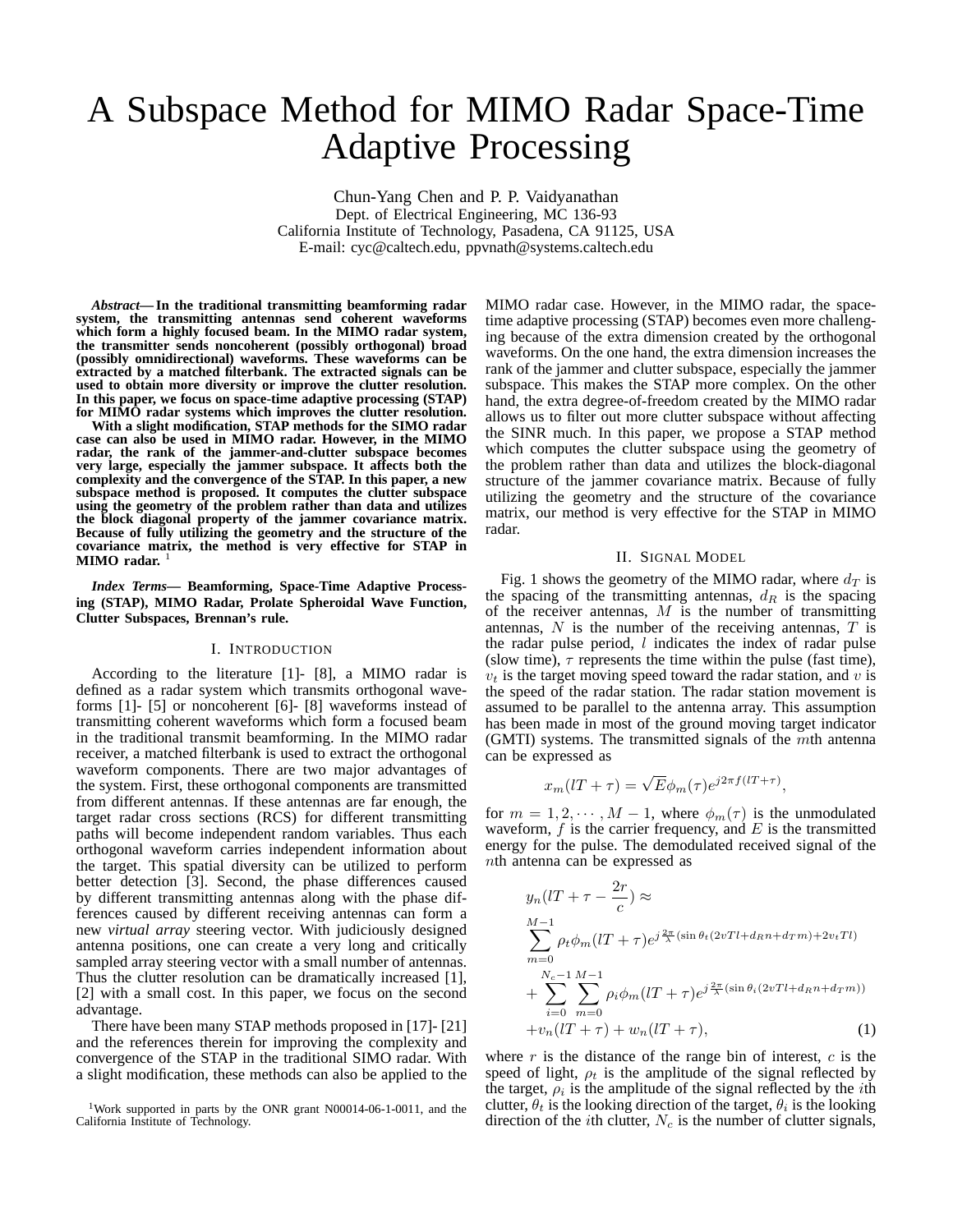

Fig. 1. MIMO radar scheme.

 $v_n$  is the jammer signal received by the *n*th antenna, and  $w_n$ is the white noise in the *n*th antenna. The first term in Eq.  $(1)$ represents the signal reflected by the target. The second term is the signal reflected by the clutter. The last line represents the jammer signal and white noise. We assume there is no internal clutter motion (ICM) or antenna array misalignment [20]. The phase differences in the reflected signals are caused by the Doppler shift, the differences of the receiving antenna locations, and the differences of the transmitting antenna locations. In the MIMO radar, the transmitting waveforms  $\phi_m(\tau)$  satisfy  $\int \phi_m(\tau) \phi_k^*(\tau) d\tau = \delta_{mk}$ . Therefore, one can extract the sufficient statistics by a matched filterbank as shown in Fig. 1. The extracted signals can be expressed as

$$
y_{n,m,l} \triangleq \int y_n (lT + \tau - \Delta) \phi_m^*(\tau) d\tau =
$$
  
\n
$$
\rho_t e^{j\frac{2\pi}{\lambda} (\sin \theta_t (2vTl + d_R n + d_T m) + 2v_t Tl)} +
$$
  
\n
$$
\sum_{i=0}^{N_c - 1} \rho_i e^{j\frac{2\pi}{\lambda} (\sin \theta_i (2vTl + d_R n + d_T m))} + v_{n,m,l} + w_{n,m,l},
$$
\n(2)

for  $n = 0, 1, \dots, N - 1, m = 0, 1, \dots, M - 1$ , and  $l =$  $0, 1, \dots, L - 1$ , where  $v_{n,m,l}$  is the corresponding jammer signal,  $w_{n,m,l}$  is the corresponding white noise, and L is the number of the pulses in a coherent processing interval (CPI). To simplify the above equation, we define the following normalized spatial and Doppler frequencies:

$$
f_s \triangleq \frac{d_R}{\lambda} \sin \theta_t, \ f_{s,i} \triangleq \frac{d_R}{\lambda} \sin \theta_i
$$

$$
f_D \triangleq \frac{2vT}{\lambda} \sin \theta_t + \frac{2v_tT}{\lambda}.
$$
 (3)

One can observe that the normalized Doppler frequency of the target is a function of both target looking direction and speed. Usually  $d_R = \lambda/2$  is chosen to avoid aliasing in spatial frequency. Using the above definition we can rewrite the extracted signal in Eq. (2) as

$$
y_{n,m,l} = \rho_t e^{j2\pi f_s (n+\gamma m)} e^{j2\pi f_D l} +
$$
  

$$
\sum_{i=0}^{Nc-1} \rho_i e^{j2\pi f_{s,i}(n+\gamma m+\beta l)} + v_{n,m,l} + w_{n,m,l},
$$

for  $n = 0, 1, \cdots, N - 1, m = 0, 1, \cdots, M - 1,$  and  $l =$  $0, 1, \cdots, L-1$ , where  $\gamma \triangleq d_T/d_R$  and  $\beta \triangleq 2vT/d_R$ .

The goal of space-time adaptive processing (STAP) is to find a linear combination of the extracted signals so that the SINR can be maximized. Thus the target signal can be extracted from the interferences, clutter, and noise to perform the detection. Stacking the MIMO-STAP signals in Eq. (4), we obtain the  $NML \times 1$  vector

$$
\mathbf{y} = \begin{pmatrix} y_{0,0,0} & y_{1,0,0} & \cdots & y_{N-1,M-1,L-1} \end{pmatrix}^T.
$$
 (5)

Then the linear combination can be expressed as  $w^{\dagger}y$ , where **w** is the weighting for the linear combination. The SINR maximization can be obtained by minimizing the total variance under the constraint that the target response is unity. It can be expressed as the following optimization problem:

$$
\min_{\mathbf{w}} \mathbf{w}^{\dagger} \mathbf{R} \mathbf{w}
$$
  
subject to  $\mathbf{w}^{\dagger} \mathbf{s}(f_s, f_D) = 1,$  (6)

where  $\mathbf{R} \triangleq E[\mathbf{y}\mathbf{y}^\dagger]$ , and  $\mathbf{s}(f_s, f_D)$  is an  $NML \times 1$  vector which consists of the elements

$$
e^{j2\pi f_s(n+\gamma m)}e^{j2\pi f_D},\tag{7}
$$

for  $n = 0, 1, \cdots, N - 1, m = 0, 1, \cdots, M - 1$ , and  $l = 0, 1, \dots, L - 1$ . This **w** is called minimum variance distortionless response (MVDR) beamformer. The covariance matrix  $\bf{R}$  can be estimated by using the neighbor range bin cells. In practice, in order to prevent self-nulling, a target-free covariance matrix can be estimated by using guard cells [20]. The well-known solution to the above problem is [14]

$$
\mathbf{w} = \mathbf{R}^{-1}\mathbf{s}(f_s, f_D) / (\mathbf{s}(f_s, f_D)^{\dagger} \mathbf{R}^{-1} \mathbf{s}(f_s, f_D)).
$$
 (8)

However, the covariance matrix **R** is  $NML \times NML$ . It is much larger than in the SIMO case because of the extra dimension. The complexity of the inversion of such a large matrix is very high. In the sample matrix inversion (SMI) method [20], the covariance matrix **R** is directly estimated as

$$
\hat{\mathbf{R}} = \frac{1}{K} \sum_{k=0}^{K-1} \mathbf{y}_k \mathbf{y}_k^{\dagger},
$$
\n(9)

where  $\{y_k\}$  are the MIMO-STAP vectors of the neighbor range bin cells of the range bin of interest. Then the estimated covariance matrix is directly substituted into Eq. (8)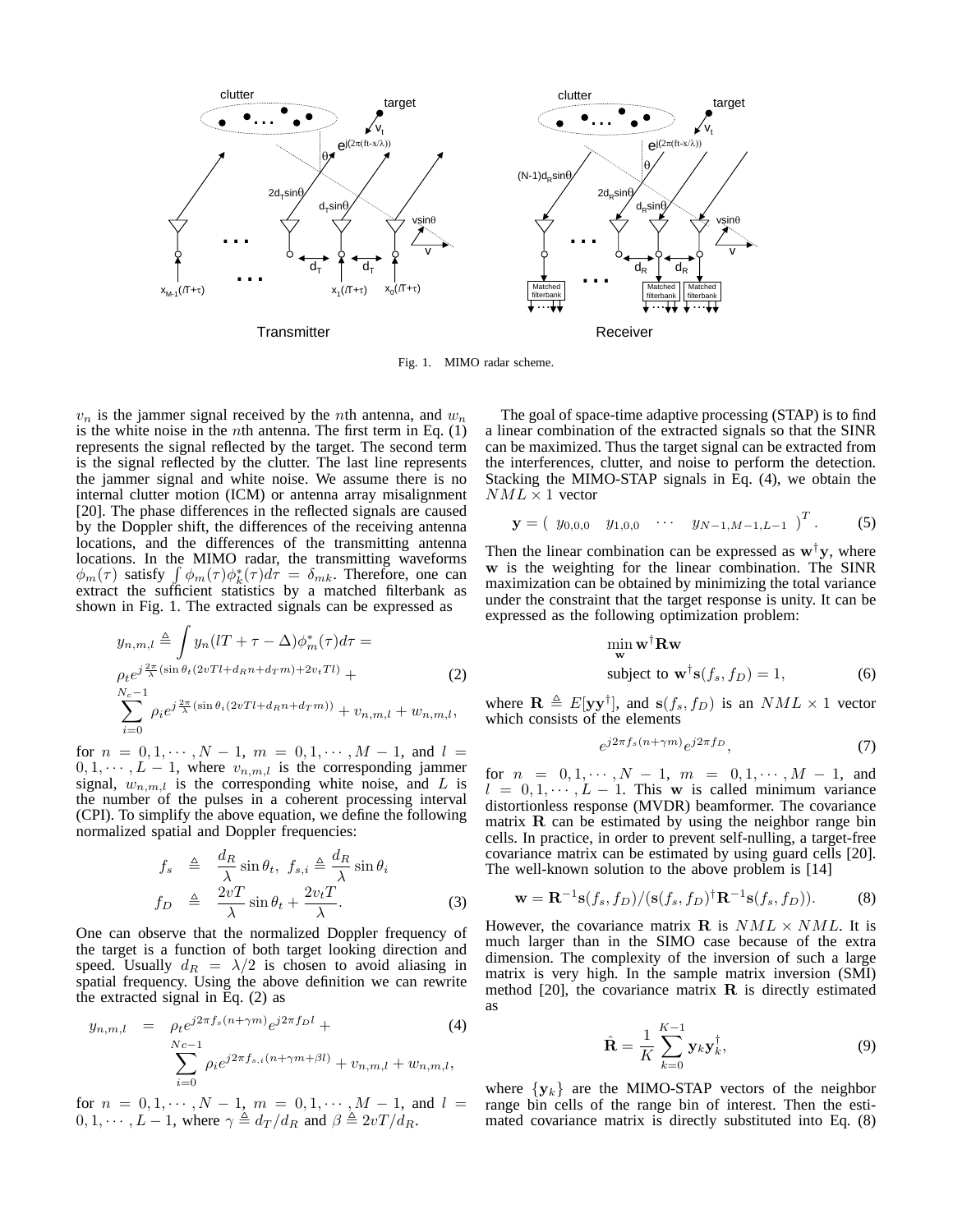for computing the MVDR beamformer. The estimation of such a large covariance matrix converges slowly [16]. In the next section, we develop a faster method with significantly improved performance.

## III. NEW STAP METHOD FOR MIMO RADAR

In this section, we introduce a new STAP method for MIMO radar. In this method, the clutter subspace is computed using parameters  $\gamma$  and  $\beta$  defined in Eq. (4) and the jammer-plusnoise covariance matrix is estimated from clutter-free signals.

## *A. Computation of the clutter space*

For convenience, we study only the clutter term in Eq. (4) which is expressed as

$$
y_{c,n,m,l} = \sum_{i=0}^{Nc-1} \rho_i e^{j2\pi f_{s,i}(n+\gamma m+\beta l)},
$$

for  $n = 0, 1, \dots, N - 1, m = 0, 1, \dots, M - 1$ , and  $l =$  $0, 1, \dots, L-1$ . Note that  $-0.5 < f_{s,i} < 0.5$  because  $d_R =$  $\lambda/2$ . Define  $c_{i,n,m,l} = e^{j2\pi f_{s,i}(n+\gamma m+\beta l)}$  and

$$
\mathbf{c}_{i} = \begin{pmatrix} c_{i,0,0,0}, c_{i,1,0,0}, \cdots, c_{i,N-1,M-1,L-1} \end{pmatrix}^{T}.
$$
 (10)

By stacking the signal  $\{y_{c,n,m,l}\}\$ into vector, one can obtain

$$
\mathbf{y}_c = \sum_{i=0}^{N_c-1} \rho_i \mathbf{c}_i.
$$

Assume that  $\rho_i$  are zero-mean independent random variables with variance  $\sigma_{c,i}^2$ . The the clutter covariance matrix can be expressed as

$$
\mathbf{R}_c = E \mathbf{y}_c \mathbf{y}_c^{\dagger} = \sum_{i=0}^{N_c-1} \sigma_{c,i}^2 \mathbf{c}_i \mathbf{c}_i^{\dagger}.
$$

Therefore,  $span(\mathbf{R}_c) = span(\mathbf{C})$ , where

$$
\mathbf{C} \triangleq ( \ \mathbf{c}_0, \mathbf{c}_1, \cdots, \mathbf{c}_{N_c-1} \ \text{)}.
$$

The vector  $c_i$  can be viewed as a *nonuniformly* sampled version of the time-and-bandlimited signal  $e^{j2\pi \hat{f}_{s,i}x}$ ,  $\hat{x} \in$  $[0, N - 1 + \gamma(M - 1) + \beta(L - 1)]$  and  $f_{s,i} \in [-0.5, 0.5]$ . Such signals can be well approximated by linear combinations of  $2WX + 1$  prolate spheroidal wave functions (PSWF) [11], where  $W$  is the bandwidth and  $X$  is the duration of the timelimited functions. PSWF were first used in STAP context by [12]. In this case, we have  $W = 0.5$  and  $2WX + 1 =$  $N + \gamma(M - 1) + \beta(L - 1)$ . This result can be viewed as a generalization of the Brennan's rule [10] for the MIMO radar case. Therefore, the nonuniformly sampled version of the time-and-band-limited function, namely  $c_i$  can also be approximated as

$$
\mathbf{c}_i \approx \sum_{k=0}^{r_c-1} \alpha_{i,k} \mathbf{u}_k,
$$

for some  $\{\alpha_{i,k}\}\)$ , where  $r_c \triangleq N + \gamma(M-1) + \beta(L-1)$  and  $\mathbf{u}_k$  is the corresponding nonuniformly sampled version of the PSWF [9]. Therefore, we obtain

$$
span(\mathbf{R}_c) = span(\mathbf{C}) \approx span(\mathbf{U}_c), \qquad (11)
$$

where  $U_c \triangleq (u_0 \ u_1 \ \cdots \ u_{r_c-1})$ . In practice, the PSWF can be computed off-line. When the parameters change, one can obtain the vectors  $\mathbf{u}_k$  by resampling the PSWF. The details of this method can be found in [9].

## *B. New STAP method*

The target-free covariance matrix can be expressed as  $\mathbf{R} =$  $\mathbf{R}_J + \mathbf{R}_c + \sigma^2 \mathbf{I}$ , where  $\mathbf{R}_J$  is the covariance matrix of the jammer signals,  $\mathbf{R}_c$  is the covariance matrix of the clutter signals, and  $\sigma^2$  is the variance of the white noise. By Eq. (11), there exists a  $r_c \times r_c$  matrix  $\mathbf{A}_c$  so that  $\mathbf{R}_c \approx \mathbf{U}_c \mathbf{A}_c \mathbf{U}_c^{\dagger}$ . Thus the covariance matrix can be approximated by

$$
\mathbf{R} \approx \underbrace{\mathbf{R}_J + \sigma^2 \mathbf{I}}_{\text{call this } \mathbf{R}_v} + \mathbf{U}_c \mathbf{A}_c \mathbf{U}_c^{\dagger}.
$$
 (12)

We assume the jammer signals  $v_{n,m,l}$  in Eq. (4) are statistically independent in different pulses and different orthogonal waveforms and they satisfy [20]

$$
E[v_{n,m,l} \cdot v_{n',m',l'}^{\dagger}] = \begin{cases} r_{J,n,n'} & m = m', l = l' \\ 0, & \text{otherwise,} \end{cases}
$$

for  $n, n' = 0, 1, \dots, N, m, m' = 0, 1, \dots, M$ , and  $l, l' =$  $0, 1, \cdots, L$ . Using this fact, the jammer-plus-noise covariance matrix  $\mathbf{R}_v$  defined in Eq. (12) can be expressed as

$$
\mathbf{R}_v = \text{diag}(\mathbf{R}_{vs}, \mathbf{R}_{vs}, \cdots, \mathbf{R}_{vs}),
$$

where  $\mathbf{R}_{vs}$  is an  $N \times N$  matrix with elements  $[\mathbf{R}_{vs}]_{n,n'} =$  $r_{J,n,n'} + \sigma^2$  for  $n,n' = 0,1,\cdots,N$ . Therefore the covariance matrix **R** in Eq. (12) consists of a *low-rank* clutter covariance matrix and a *block-diagonal* jammer-pulse-noise covariance matrix. By using the matrix inversion lemma [22], one can obtain

$$
\mathbf{R}^{-1} \approx \mathbf{R}_v^{-1} - \mathbf{R}_v^{-1} \mathbf{U}_c (\mathbf{A}_c^{-1} + \mathbf{U}_c^{\dagger} \mathbf{R}_v^{-1} \mathbf{U}_c)^{-1} \mathbf{U}_c^{\dagger} \mathbf{R}_v^{-1}.
$$
 (13)

Assume that the clutter to noise ratio is very large and therefore all of the eigenvalues of  $A_c$  approach infinity. Then we have  $A_c^{-1} \approx 0$ . Substituting  $A_c^{-1} = 0$  and Eq. (13) into Eq. (8), one can obtain the MIMO-STAP beamformer for spatial frequency  $f_s$  and Doppler frequency  $f_D$  as

$$
\mathbf{w} \propto (\mathbf{R}_v^{-1} - \mathbf{R}_v^{-1} \mathbf{U}_c (\mathbf{U}_c^{\dagger} \mathbf{R}_v^{-1} \mathbf{U}_c)^{-1} \mathbf{U}_c^{\dagger} \mathbf{R}_v^{-1}) \mathbf{s}(f_s, f_D) \tag{14}
$$

The inversion of the block-diagonal matrix  $\mathbf{R}_v^{-1}$  can be obtained by computing diag( $\mathbf{R}_{vs}^{-1}, \mathbf{R}_{vs}^{-1}, \cdots, \mathbf{R}_{vs}^{-1}$ ) and the multiplication of the block-diagonal matrix is also simpler. The complexity of directly inverting the  $NML \times NML$ covariance matrix **R** is  $O(N^3M^3L^3)$ . Taking advantage of the block-diagonal matrix and the low rank matrix, in Eq. (13), the complexity of computing  $\mathbb{R}_{v}^{-1}$  is only  $O(N^{3})$  and the complexity of computing the inversion of  $(\mathbf{U}_{c}^{\dagger} \mathbf{R}_{v}^{-1} \mathbf{U}_{c})^{-1}$ is only  $O(r_c^3)$ . The overall complexity of computing Eq. (13) is reduced to  $O(r_cN^2M^2L^2)$ . The bottleneck now becomes to compute the multiplication of an  $NML \times r_c$  matrix and a  $r_c \times NML$  matrix.

In Eq. (14), the matrix  $U_c$  can be obtained by the nonuniform sampling of the PSWF as described in the last section. The jammer-pulse-noise covariance matrix  $\mathbf{R}_v$  requires further estimation from the received signals. Because of the blockdiagonal structure, one can estimate the covariance matrix  $\mathbf{R}_v$  by estimating its submatrix  $\mathbf{R}_{vs}$ . The matrix  $\mathbf{R}_{vs}$  can be estimated when there is no clutter and target signals. For this, the radar transmitter *operates in passive mode* so that the receiver can collect the signals with only jammer signals and white noise [21]. The submatrix  $\mathbf{R}_{vs}$  can be estimated as

$$
\hat{\mathbf{R}}_{vs} = \frac{1}{K_v} \sum_{k=0}^{K_v - 1} \mathbf{r}_k \mathbf{r}_k^{\dagger},
$$
\n(15)

where  $r_k$  is an  $N \times 1$  vector which represents the target-free and clutter-free signals received in N receiving antennas.